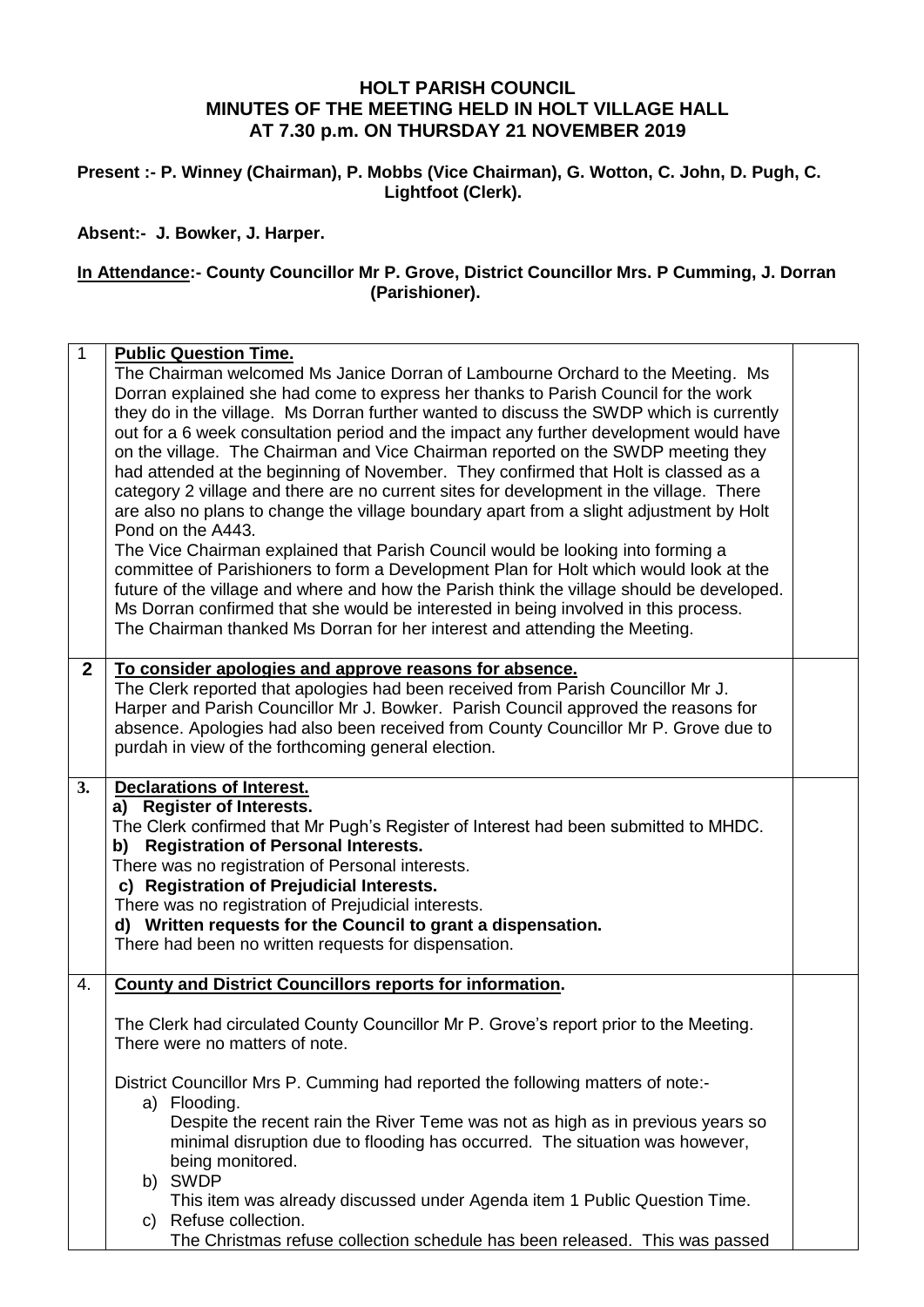| 5. | to the Vice Chairman to put on the village website.<br>d) Planning.<br>19/00492/FUL Ball Mill Bungalow.<br>District Councillor Mrs P. Cumming reported on the current state of the<br>Enforcement process with regards to this application. Parish Council expressed<br>their concerns that the applicant was still using the site a basis for his haulage<br>business. District Councillor Mrs P. Cumming reported that currently the<br>Enforcement Officer is collating all the current activities on the site to put into<br>writing to the applicant.<br>e) General election.<br>The last date for registering to vote is Thursday 26 November 2019.<br>TO APPROVE THE MINUTES OF THE MEETING OF HOLT PARISH COUNCIL HELD<br><b>ON 17 OCTOBER 2019.</b><br>The minutes of the Meeting of Holt Parish Council held on Thursday 17 October 2019<br>were approved by Parish Council and signed by the Chairman as a true record. |           |
|----|------------------------------------------------------------------------------------------------------------------------------------------------------------------------------------------------------------------------------------------------------------------------------------------------------------------------------------------------------------------------------------------------------------------------------------------------------------------------------------------------------------------------------------------------------------------------------------------------------------------------------------------------------------------------------------------------------------------------------------------------------------------------------------------------------------------------------------------------------------------------------------------------------------------------------------|-----------|
| 6. | <b>PROGRESS REPORTS</b>                                                                                                                                                                                                                                                                                                                                                                                                                                                                                                                                                                                                                                                                                                                                                                                                                                                                                                            |           |
|    | a. Christmas Tree and Lighting – progress report.<br>The Chairman reported that he obtained a number of quotes with regard to the work that<br>needed to be undertaken on the Christmas tree site at Red Lion junction. Mr Tim<br>Brookes had undertaken the work which had involved umbrellaing the current trees, the<br>removal and recycling of the old Christmas tree and the planting of the new Christmas<br>tree. This will cost in the region of £650.00. The new tree has been purchased from<br>France for a cost of £450.00. The Clerk has successfully applied for a grant of £700.00<br>from County Councillor Mr P. Grove's community funding towards the project. Parish<br>Council discussed the possibility of siting a bench in the area during the spring so<br>Parishioners could enjoy the bulbs.                                                                                                            | <b>PW</b> |
|    | <b>b.</b> Village Hall refurbishment - progress report.<br>The Chairman reported that he had met with members of the Village Hall Committee and<br>at present they were not conducive to working with Nicky Dupays to obtain grant funding<br>to refurbish the village hall. A further meeting had been planned with the village hall<br>committee for 4 December 2019 where the accounts would be reviewed. Parish Council<br>agreed to continue to monitor the situation.<br>c. VAS - progress report.                                                                                                                                                                                                                                                                                                                                                                                                                           | <b>PW</b> |
|    | The Vice Chairman reported that the VAS was now up and running in it's first location by<br>Woodbury Park on the A443. The first set of data captured have shown that the<br>average speeds are in excess of 30mph. Another post will be situated on the A443 in<br>the vicinity of the post office. The locations of the A4133 are not yet ready as they still<br>require the straightening of a post and the Woodbury Park hedge to be cut. This is now<br>in the hands of Highways. The VAS will be changed on a 2 weekly cycle by the<br>Lengthsman. The Vice Chairman agreed to liaise with the Lengthsman regarding this<br>timetable and the suitability of locks on the VAS<br>d. Divisional funding - progress report.                                                                                                                                                                                                    | <b>PM</b> |
|    | The Clerk reported that they had successfully applied for £700.00 from County<br>Councillor Mr P. Grove's Divisional funding for the Christmas Tree project.<br><b>District</b><br>Councillor Mrs P. Cumming further offered £150.00 from her Divisional fund for the<br>project and the Clerk was asked to submit banking details so this money could be<br>transferred. The Chairman thanked Mrs P. Cumming for her donation on behalf of<br>Parish Council.<br>e. Estate Agent signs - progress reports.                                                                                                                                                                                                                                                                                                                                                                                                                        | <b>CL</b> |
|    | The Chairman reported that he had instructed the Lengthsman to remove these signs.<br>f. The Chantry bus service – progress report.<br>The Chairman reported that the problem was still occurring despite the Clerk writing a<br>letter to the Chantry on the issue. The Clerk reported that she would follow this up.<br>g. Climate change meeting - progress report.<br>The Clerk reported that she had contacted the Clerk of Grimley Parish Council on this<br>issue to see what progress had been made but to date she had not received a response.                                                                                                                                                                                                                                                                                                                                                                           | <b>CL</b> |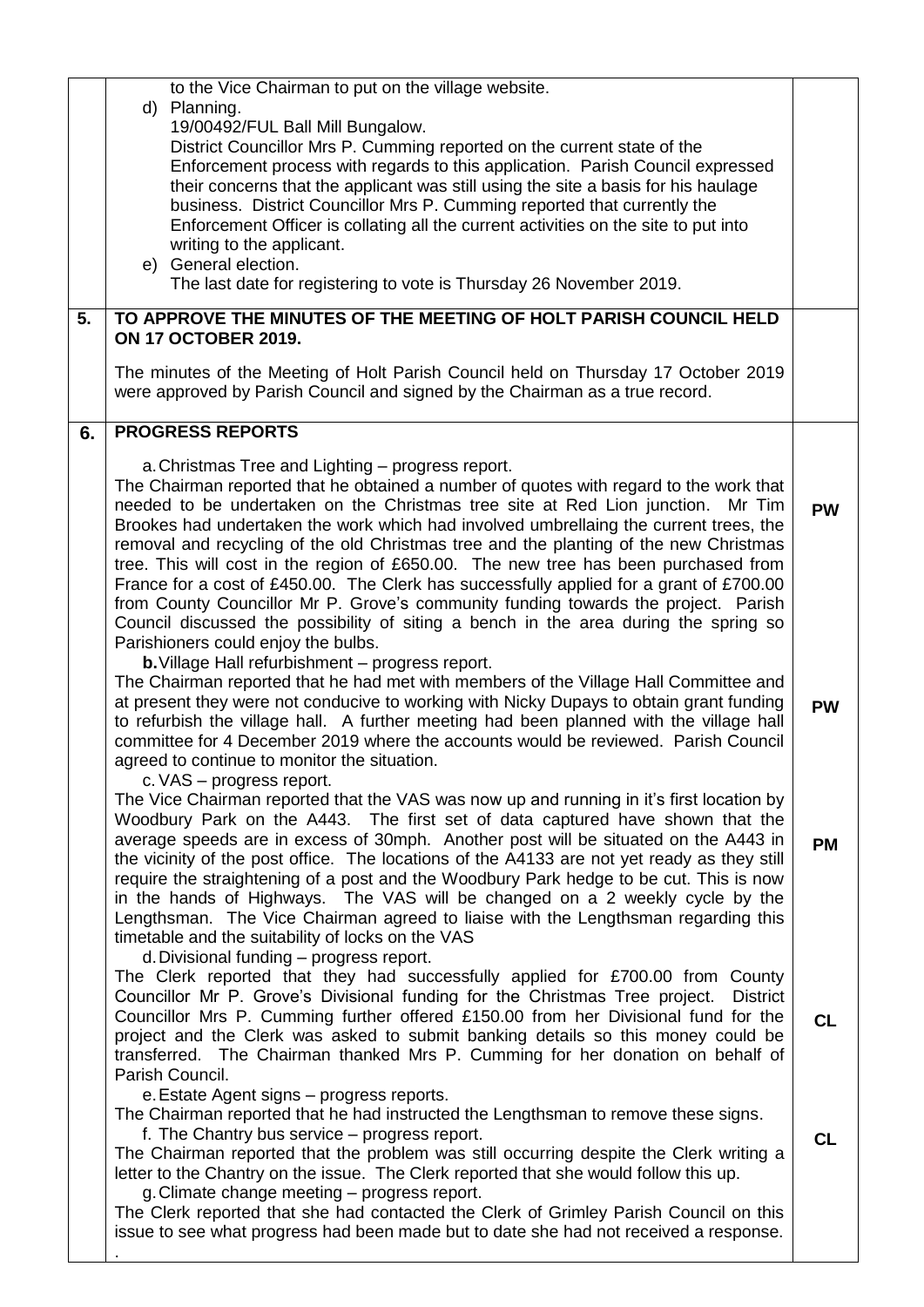| 8<br>9 | <b>Planning</b><br>a) Applications Pending.<br>19/01568/FUL Ockeridge Rural Retreats, Ockeridge, WR6 6YR. Siting of 3 additional<br>shepherds huts (Recommend refusal).<br>This application was discussed by Parish Council and it was reported that it had<br>recommended that the application should be refused due to concerns over the scale of<br>the development on this site.<br>b) Approvals/Refusals.<br>There were no applications to discuss.<br>c) Other Planning issues.<br>Planning Appeal APP/J1860/W/19/3229510 Thatched Lodge, Holt Heath, WR6 6NL. Mr<br>E. Hunt. Conversion of stable block into dwelling.<br>It was reported that this appeal had been successful.<br><b>Finance</b><br>a. To note the current bank balances.<br>The Clerk reported that the current account balance was £1,285.65 and the |                                        |                                                         |                 |                  |                                                                                     |  |  |  |
|--------|--------------------------------------------------------------------------------------------------------------------------------------------------------------------------------------------------------------------------------------------------------------------------------------------------------------------------------------------------------------------------------------------------------------------------------------------------------------------------------------------------------------------------------------------------------------------------------------------------------------------------------------------------------------------------------------------------------------------------------------------------------------------------------------------------------------------------------|----------------------------------------|---------------------------------------------------------|-----------------|------------------|-------------------------------------------------------------------------------------|--|--|--|
|        |                                                                                                                                                                                                                                                                                                                                                                                                                                                                                                                                                                                                                                                                                                                                                                                                                                | b. with the attached schedule.         | deposit account balance was £8,305.55.                  |                 |                  |                                                                                     |  |  |  |
|        |                                                                                                                                                                                                                                                                                                                                                                                                                                                                                                                                                                                                                                                                                                                                                                                                                                |                                        | The following payments were approved by Parish Council. |                 |                  |                                                                                     |  |  |  |
|        |                                                                                                                                                                                                                                                                                                                                                                                                                                                                                                                                                                                                                                                                                                                                                                                                                                |                                        |                                                         |                 |                  |                                                                                     |  |  |  |
|        |                                                                                                                                                                                                                                                                                                                                                                                                                                                                                                                                                                                                                                                                                                                                                                                                                                | Date<br>21/11/2019                     | Payee<br>Mr R.                                          | Chq No.<br>1265 | Amount<br>£90.00 | Details<br>Footpaths (P3                                                            |  |  |  |
|        |                                                                                                                                                                                                                                                                                                                                                                                                                                                                                                                                                                                                                                                                                                                                                                                                                                |                                        | Harrison                                                |                 |                  | scheme)                                                                             |  |  |  |
|        |                                                                                                                                                                                                                                                                                                                                                                                                                                                                                                                                                                                                                                                                                                                                                                                                                                | 21/11/2019                             | Mr R.<br>Harrison                                       | 1266            | £123.60          | Lengthsman<br>October 2019                                                          |  |  |  |
|        |                                                                                                                                                                                                                                                                                                                                                                                                                                                                                                                                                                                                                                                                                                                                                                                                                                | 21/11/2019                             | Top Cut                                                 | 1268            | £160.00          | Grass cutitng<br>Oct 2019                                                           |  |  |  |
|        |                                                                                                                                                                                                                                                                                                                                                                                                                                                                                                                                                                                                                                                                                                                                                                                                                                | 21/11/2019                             | Mrs C<br>Lightfoot                                      | 1269            | £327.50          | Clerk's salary<br>Nov 2019                                                          |  |  |  |
|        |                                                                                                                                                                                                                                                                                                                                                                                                                                                                                                                                                                                                                                                                                                                                                                                                                                | 21/11/2019                             | Mrs C<br>Lightfoot                                      | 1270            | £26.99           | Clerk's<br>expenses<br>Printer<br>cartridges<br>Nov 2019                            |  |  |  |
|        |                                                                                                                                                                                                                                                                                                                                                                                                                                                                                                                                                                                                                                                                                                                                                                                                                                | 21/11/2019                             | Mr P Mobbs                                              | 1271            | £23.68           | Padlocks VAS                                                                        |  |  |  |
|        |                                                                                                                                                                                                                                                                                                                                                                                                                                                                                                                                                                                                                                                                                                                                                                                                                                | 21/11/2019                             | Mr P Winney                                             | 1272            | £16.29           | Keys for<br>noticeboard                                                             |  |  |  |
|        | c. To review the current spend against budget.<br>The Council noted the information.<br>d. To approve the 5 year budget forecast.                                                                                                                                                                                                                                                                                                                                                                                                                                                                                                                                                                                                                                                                                              |                                        |                                                         |                 |                  |                                                                                     |  |  |  |
|        | The 5 year budget was approved with the proviso that $£200.00$ from<br>Miscellaneous was allocated specifically to the defibrillator on an ongoing basis.<br>The Clerk was asked to check the insurance schedule included the VAS - value<br>of £4000.00                                                                                                                                                                                                                                                                                                                                                                                                                                                                                                                                                                       |                                        |                                                         |                 |                  |                                                                                     |  |  |  |
|        | e. To set the precept for 2020/21.<br>The precept was approved with the amendment of allocating £200.00 from<br>miscellaneous specifically for the defibrillator. The Clerk was asked to complete<br>and submit the paperwork.                                                                                                                                                                                                                                                                                                                                                                                                                                                                                                                                                                                                 |                                        |                                                         |                 |                  |                                                                                     |  |  |  |
| 10     |                                                                                                                                                                                                                                                                                                                                                                                                                                                                                                                                                                                                                                                                                                                                                                                                                                | <b>Correspondence for Information.</b> |                                                         |                 |                  |                                                                                     |  |  |  |
|        |                                                                                                                                                                                                                                                                                                                                                                                                                                                                                                                                                                                                                                                                                                                                                                                                                                |                                        |                                                         |                 |                  | The correspondence circulated prior to the meeting was discussed by Parish Council. |  |  |  |